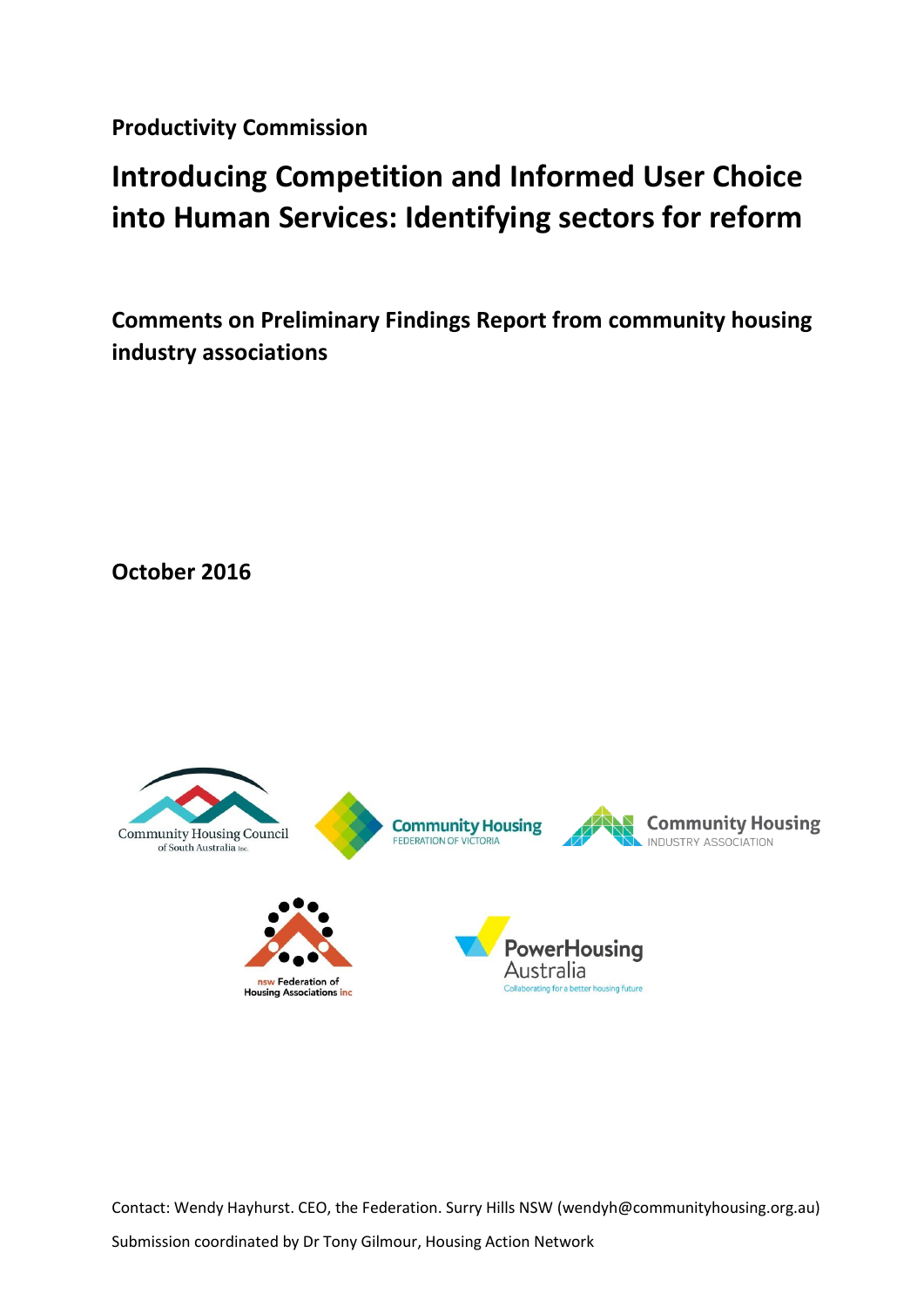## **Executive Summary**

The community housing sector welcome the Productivity Commission's (PC) selection of social housing as key priority area for reform. The sector is ripe for reform, building on the successful growth of a contestable market amongst not-for-profit community housing providers over the last three decades.

Our key recommendations are to:

- Keep social housing supply issues and failures in the private rental market within scope;
- Move to a uniform, national and updated regulatory approach and contestable funding for all social housing providers, whether in the public, not-for-profit or private sectors;
- Promote user choice through better information, choice based lettings and personal housing plans;
- Better design service provider tendering to minimise costs and maximise outcomes;
- Broaden stakeholder involvement including tenants in the PC inquiries' next stage of work.

## **1 Introduction**

Despite a considerable number of enquiries, commissions, task forces, Ministerial statements and research reports over the last two decades we continue to run the Australian social housing system much as we did in the 1990s.

Social housing properties originally built to house working families now perform a different role. Social tenants in 2016 predominantly have high and complex needs, are often single, older and rely on Government welfare payments. As a result, social housing landlords have to offer both 'housing services' (providing accommodation where there is market failure, when private rents are too high) and 'human services' (supporting higher needs tenants sustain their tenancies). For homes transferred from public to community landlords, the additional rent of around \$60 per week per property is increasingly expected to cover improved housing services, some human services, increase housing stock and create thriving neighbourhoods.

User choice and competition are key features of modern society, including in human services, but have yet to feature significantly in social housing. Many people in both the community and public housing sectors see change is needed, and there is broad support for the main thrust of the PC's initial recommendations. However, despite the undoubted benefits a more user-friendly, contemporary social housing system could bring to many people's lives, true reform can only come through a better working of two aspects of overall housing system.

First, housing supply is a major problem in Australia, but the challenges with social housing supply are particularly severe. Over two decades very little social housing has been built, and waiting lists have accelerated. The housing currently in the system is often in the wrong location, of the wrong size, poorly connected to contemporary jobs and in need of significant maintenance. It is hard to offer true user choice when there is such a stark mismatch between social housing supply and demand.

Second, the 'housing continuum' in Australia is broken. Substantial chasms exist between social and private rental, and between private rental and home ownership. Through a lack of joined-up thinking by Governments at all levels we have created a system with powerful disincentives for people to leave social housing. As a result, tenant exits are low as residents cling to the only form of secure, longer term property rental available. We need greater availability of longer term private rental housing with secure leases, moderated rent increases and affordable/subsidised rents.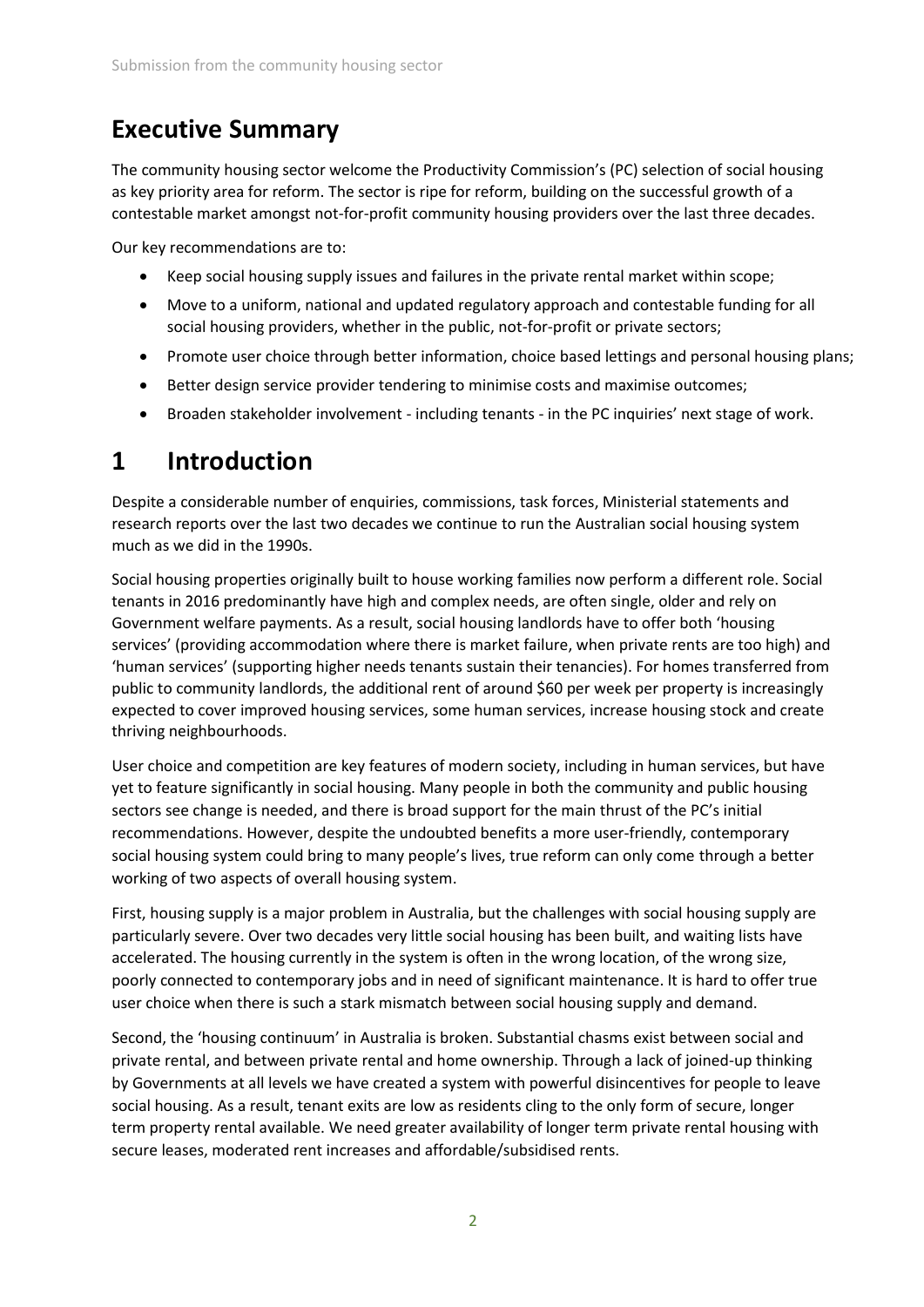On a more positive note, the community housing sector has shown that greater contestability of funding, local leadership and social innovation can lead to better tenant outcomes. Community housing providers are the social landlord of choice, ranking highly on tenant satisfaction. Through careful financial approaches, tenancies managed in the community housing sector can result in a modest uplift in social housing numbers. By contrast, the public housing portfolio is shrinking.

Reforms are possible within the existing system through a combination of consistent regulation across the country of all social landlords, greater transparency of performance, enhanced outcomes measurement and a level playing field for public funding. This same rules of the game should apply whether a landlord is in the public, not-for-profit or private sectors. Competition works best when social landlords compete to offer the highest quality customer services, most innovative place making projects, deliver the best individual housing plans for tenants and promote cutting-edge innovative community building. Competition has to be about raising standards - not simply lowering costs.

## **2 Feedback on Preliminary Findings Report**

This paper has been prepared jointly by peak and industry associations representing the community housing sector. Section 1 provides general feedback on the PC's September 2016 Preliminary Findings Report (the Report), Section 2 covers social housing and Section 3 provides advice on next steps.

## **2.1 General approach**

The Report (p.2) outlines key points applicable across the human services sector. Feedback has been provided in the table below on social housing aspects:

| Key point                                            | <b>Views</b> | Social housing aspects                                  |
|------------------------------------------------------|--------------|---------------------------------------------------------|
| 'Greater competition, contestability and             | Fully        | Within the broader homelessness, social housing         |
| informed user choice could improve outcomes          | agree        | and affordable housing system, some services are        |
| in many, but not all, human services'                | ☑⊠           | more suited to informed user choice than others         |
| reform could offer the greatest                      | Fully        | It is right that social housing is identified as a      |
| improvements in outcomes for people who use          | agree        | priority for reform. We believe it forms one of the     |
| social housing [and 5 other areas]'                  | ⊠⊠           | top areas from the 27 initially proposed                |
| 'Informed user choice puts users at the heart of     | Partially    | With social and affordable housing supply severely      |
| service delivery and recognises that, in general,    | agree        | restricted, and waiting lists long, there are limits to |
| the service user is best-placed to make decisions    | ☑            | user choice. However, many improvements are             |
| about the services that meet their needs'            |              | possible to the current bureaucratic approaches         |
| 'Competition between service providers can           | Fully        | Well-designed procurement using competitive             |
| drive innovation and create incentives for           | agree        | tendering to community housing providers (and           |
| providers to be more responsive to the needs         | ☑⊠           | between public and community housing) can               |
| and preferences of users'                            |              | increase social innovation and economic efficiency      |
| 'For some services, and in some settings, direct     | Partially    | In some locations and for some tenant groups,           |
| government provision of services will be the         | agree        | public provision of social housing can continue.        |
| best way to improve the wellbeing of individuals     | ⋈            | However, there needs to be a level playing field        |
| and families'                                        |              | between public and community housing providers          |
| 'Government stewardship is critical. This            | Fully        | Community housing is already a regulated sector,        |
| includes ensuring human services meet                | agree        | ensuring high quality services. The National            |
| standards of quality, suitability and accessibility, | ☑⊠           | Regulatory System for Community Housing (NRS)           |
| giving people the support they need'                 |              | can be enhanced, and applied to public housing          |
| 'High quality data are central to improving the      | Fully        | A benefit of devolving service delivery to              |
| effectiveness of human services'                     | agree        | community housing should be more transparency           |
|                                                      | ☑⊠           | and accountability. Current NRS and public housing      |
|                                                      |              | data quality and accessibility needs to be enhanced     |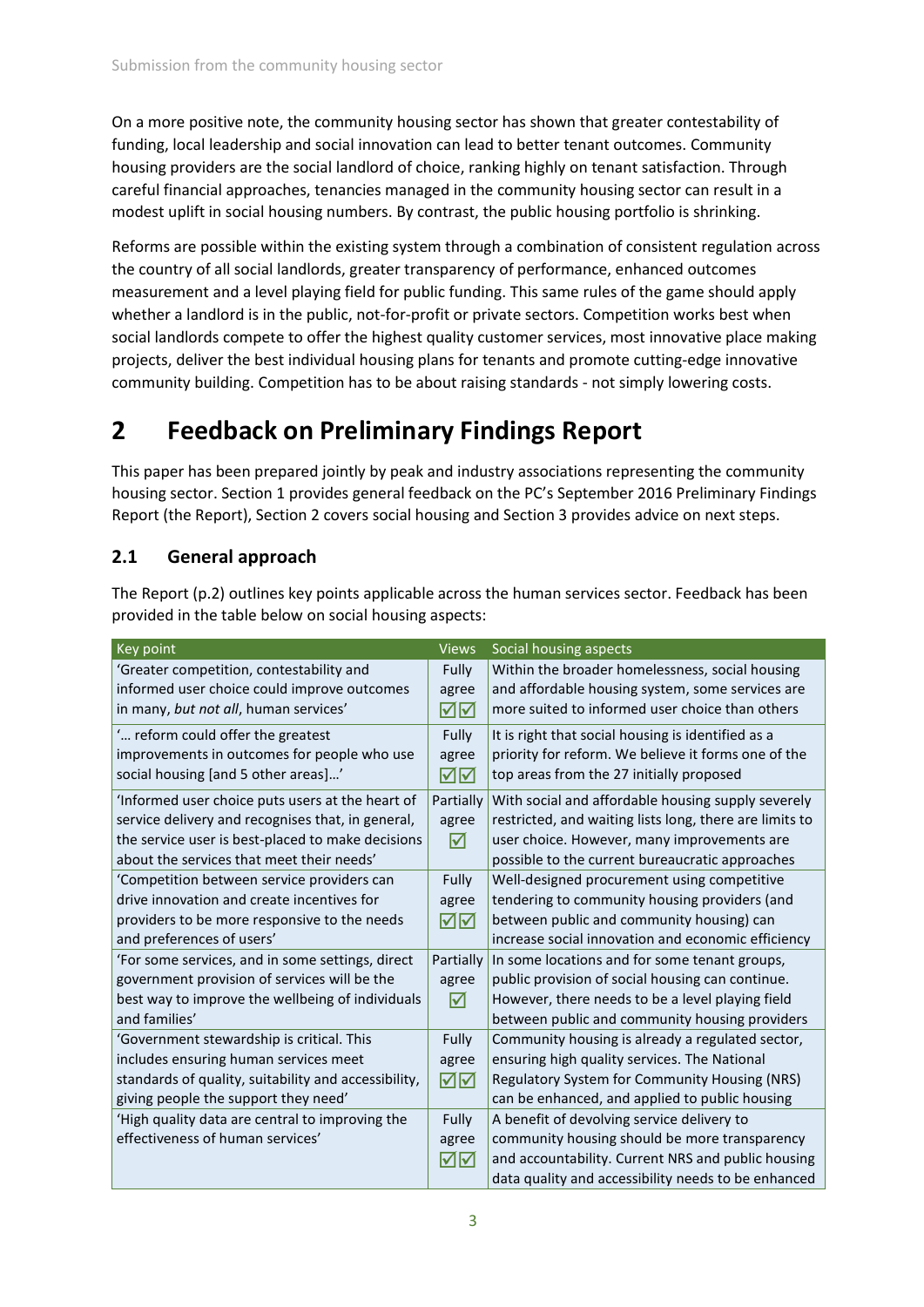## **3 Social Housing Issues**

This Section provides feedback on the PC's analysis of and proposals for the social housing sector.

### **3.1 Comparisons to initial suggestions**

The Report's feedback on social housing are assessed in the table below against the top 10 recommendations in the sector's July 2016 submission (NSWFHA et al., sub 235):

| Sector recommendation                         | Adopted?                | Comments                                           |
|-----------------------------------------------|-------------------------|----------------------------------------------------|
| The Inquiry's definition should be broadened  | 図                       | The PC has continued within their original terms   |
| from 'social housing' to 'non-market housing' |                         | of reference. We believe this will limit outcomes, |
| Different approaches to user choice and       | $\overline{\mathbf{x}}$ | in particular outcomes for the social housing      |
| competition are needed for the various        |                         | sector. See Section 2.2 below                      |
| housing options along the housing continuum   |                         |                                                    |
| More user choice and contestability between   | 図                       |                                                    |
| suppliers is possible with housing products   |                         |                                                    |
| aimed at moderate income households           |                         |                                                    |
| Further transfers from public to community    | ☑⊠                      | This is the most important approach to             |
| housing will increase contestability          |                         | reforming the social housing sector, and has       |
|                                               |                         | been strongly supported by the PC                  |
| Data collection needs to be transformed with  | ☑⊠                      | Data is consistently included as an issue within   |
| a focus on outcomes, greater comparability    |                         | the Report. Most social housing applicants are     |
| and more transparency for users               |                         | personally capable of making informed choices,     |
|                                               |                         | particularly with a personal housing planning      |
|                                               |                         | approach. However, the current system gives        |
|                                               |                         | little relevant information to make decisions      |
| Public and community housing should be        | $\triangledown$         | The PC support a greater balance between           |
| consistently regulated, and some funding      |                         | approaches to public and community housing         |
| allocated competitively by the                |                         | providers, though few details are given. This      |
| Commonwealth                                  |                         | should be a focus of the next stage review         |
| Governments need to establish frameworks      | 図                       | The PC consider this is not within their remit,    |
| and funding for 'intermediate housing         |                         | and sufficient competition already exists. The     |
| products' that enhance user choice            |                         | sector does not agree, see Section 3.2 below       |
| Combining asset ownership and tenancy         | 図                       | This is not an addressed by the PC, though         |
| management leads to more efficient housing    |                         | should feature in discussions over the next year.  |
| delivery though better asset management       |                         | Transfers with title can help with, housing        |
|                                               |                         | supply, housing choice and better strategic asset  |
|                                               |                         | management                                         |
| Web based social and affording housing        | ⊠⊠                      | Choice Based Letting is quoted by the PC as an     |
| advertising promotes 'choice based letting'   |                         | example of good practice                           |
| Funding contestability between housing        | ☑                       | The PC agree on contestability, though as yet has  |
| providers improves efficiency, but needs to   |                         | not reviewed issues of the costs and complexity    |
| be restricted or costs and will increase      |                         | of bidding                                         |

Not only has the PC accepted the sector's view that social housing is a good area for reform, many of the more detailed suggestions have also been positively received. Other more detailed items will most likely form part of the next stage of the PC's review.

## **3.2 Understanding the social housing system (Report, s.3.1)**

Key to delivering greater competition, contestability and user choice in social housing is understanding sector boundaries. The PC has used the logic of the DSS chart (right), included in the Report, p.64. Focus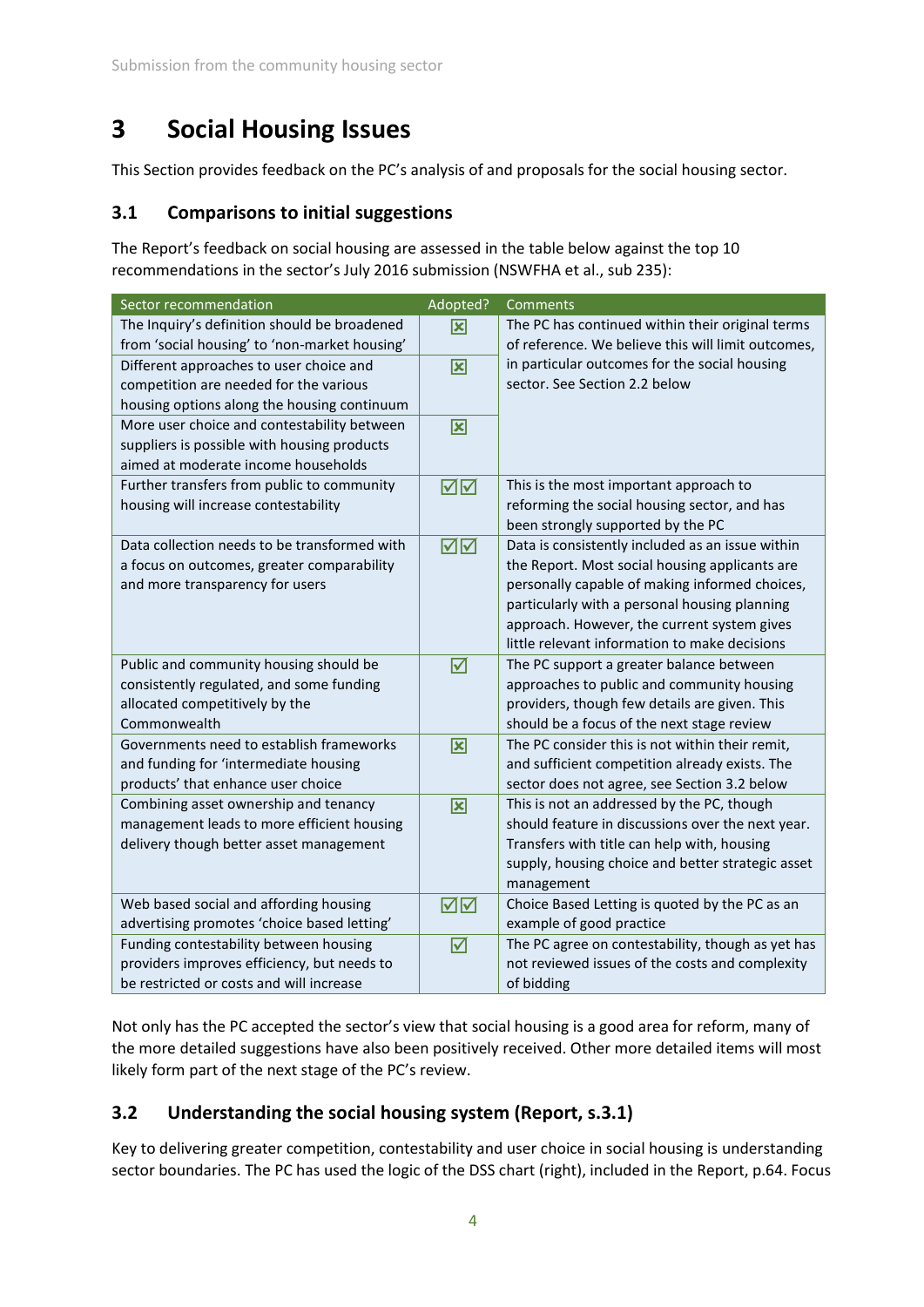is restricted to the top left social housing segment. As already noted, we believe the PC should take a more comprehensive approach that includes affordable housing and intermediate housing products (such as shared equity) as well as just social housing:

- A few but not all users can exercise tenure choice, for example a small minority of social housing tenants in jobs could select between social housing and subsidised private rental accommodation - if enough affordable and appropriately located private rental properties are available. The segments in the chart are therefore closely related;
- Community housing providers offer social housing, affordable housing and in some cases are specialist homelessness service providers of crisis and transitional housing. Governments are also involved in delivery of some crisis accommodation, and affordable housing - for example

the Western Australian (WA) Department of Housing;

• Focussing solely on social housing will reinforce 'siloed' approaches. Challenges with social housing are inextricably linked to problems with the broader housing system. For example, managing social housing demand relies on the private rental sector working effectively.

There is limited evidence that 'user choice and competition is already a feature of housing assistance such as affordable housing' (Report, p.63). Affordable rental housing such as NRAS properties are under-supplied, offering few choices between suppliers to applicants. Furthermore, data collection and visibility is poor - arguably worse than for social housing.



#### *Community housing*

The PC refer to 200 community housing providers under the 'national registration scheme' (report, p.63). However, the National Regulatory System for Community Housing (NRS) has not been adopted by the WA and Victorian governments, who continue to maintain separate systems, and as we note in Section 3.3 of this submission needs to be reviewed and improved.

A 2016 AHURI report 'Profiling Australia's affordable housing industry' identified 323 regulated community housing providers as at March 2016 across Australia. Of these, 40 are more businessoriented entities that raise private finance, procure housing and offer diversified housing services. Most in this group could accommodate further expansion and develop their own future capacity' (AHURI, p.1). The AHURI survey found the typical business orientated providers have assets of \$316 million, over 2,000 dwellings in management and around 100 dwellings in a procurement pipeline.

The 'commercially orientated' community housing providers are the group most likely to lead a further move towards a contestably procured social housing market. Of the smaller organisations in the sector, some have the capacity to grow, others are best continuing to focus on specialised, complex and often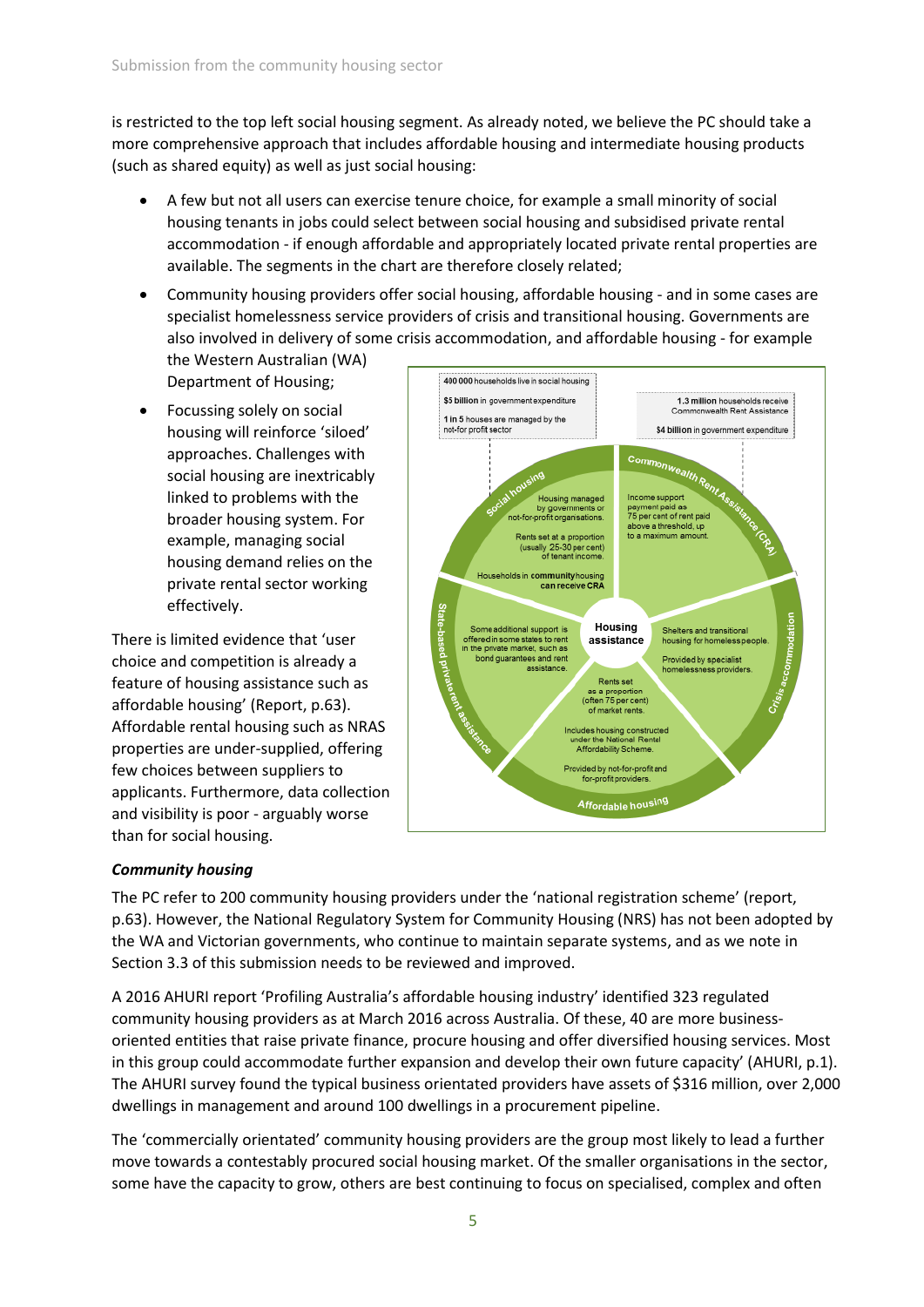geographically distant tenant needs. The strength of the community housing sector is its diversity, yet this diversity means the PC will need a nuanced view on a move to contestability and user choice.

## **3.3 Scope to improve outcomes (Report, s.3.2)**

The PC has correctly identified there are a large number of ways in which social housing is delivered, and how this could lead to better tenant and community outcomes.

#### *Tenant choice*

Several submissions to the PC inquiry, as well as prior research, confirms the poor level of consumer choice in social housing. As noted in the Report, 'the suitability of an allocated property can be a question of timing and luck' (p.68).

Community housing providers currently strive to provide choice, even with current regulatory and supply environment. They often provide more options and a more open process for applicants, and existing tenants wanting to move. Many community housing providers also offer a broad range of housing options, not just social housing - examples include crisis accommodation, private rent rolls, shared equity schemes and rent to buy products. This helps transitions along the housing continuum.

While as detailed in section 3.4 of this submission, Governments need to address the supply of new social and affordable rental housing, there are more straightforward and less costly options to improve user choice:

 **Market signals** could be improved through making waiting list data more readily accessible through web portals. Applicants might discover a shorter waiting time for (say) a 3-bedroom property if they move to one location rather than another. Alternatively, they could apply for a 2-bedroom property if a spare room was not needed for visiting relatives.

There needs to be greater standardisation of waiting list data across states and territories to allow for easier inter-jurisdictional transfers. This will help match supply and demand, as well as allow applicants to relocate closer to employment, training or family support.

- **Choice based lettings** have been shown to work in several countries, including Canada, the Netherlands and Britain (Report, Box 3.3). We support the PC's promotion of this approach, and recommend a pilot project is established in one jurisdiction initially encompassing community housing providers before being extended to public housing. However, with the increasing proportion of social housing tenants having high and complex needs, there needs to be major investment in administration and capacity building to ensure the most vulnerable are not left behind due to inability to participate in application processes.
- **Personal housing planning** could become an option for new social housing applicants. The process would assess and responds to applicants' strengths and aspirations in the housing market. Where feasible it would identify barriers to entering particular housing tenures, and sets pathways beyond social housing. Plans would typically link-in services through written agreements and provides a new 'contract' with tenants to enhance responsibility and provide clarity around service and support responses.

#### *Measuring quality*

Figure 3.2 of the Report (p.67) highlights higher scores for community housing compared to public housing in terms of efficiency (property utilisation, property condition) and quality (tenant satisfaction score). Although this is positive, the sector noted in the July 2016 submission that there are a number of challenges with the current measurement of the efficiency and effectiveness of social housing organisations. Part of the issue is methodology, part data quality and comparability.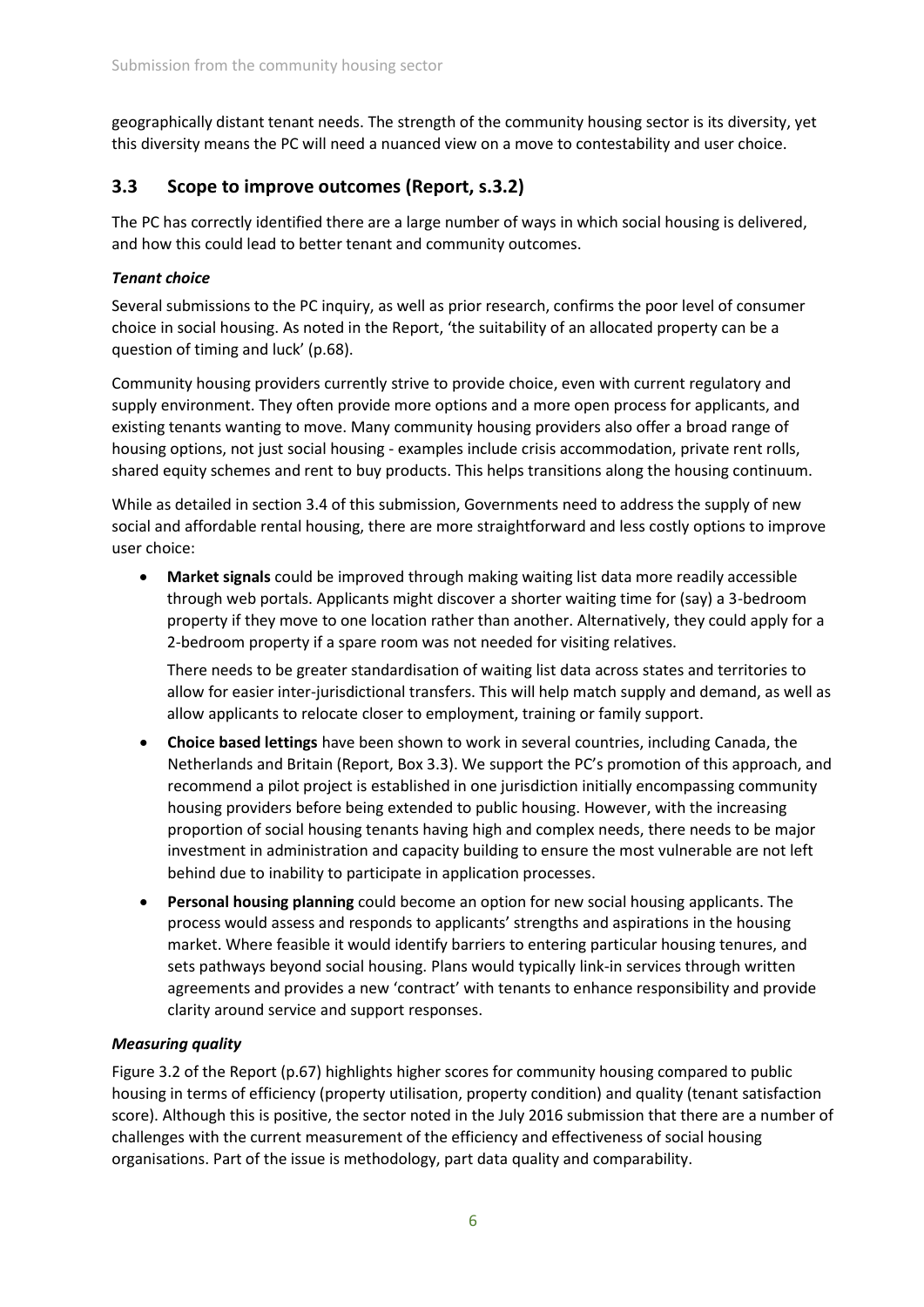The AIHW tenant surveys on which the data in Figure 3.2 are derived are supplemented by a more detailed analysis of tenant satisfaction carried out annually by community housing providers. These typically show customer satisfaction scores in the 80% and 90% range. To facilitate user choice, this more in-depth surveying should be replicated by public sector landlords.

#### *Service provider accountability*

Transferring tenancy management to community housing providers promotes new and innovative outcome measurement. The 2012-13 Tasmanian transfer of 4,000 social housing tenancies to four notfor-profit landlords included outcomes based reporting and independent Social Return on Investment (SROI) reviews every two years. The proposed 2017 NSW transfer of 14,000 tenancies will require tenant satisfaction scores over 75% and:

*'In transfer areas, program expectations for social housing outcomes include … having clear performance measures for measuring and reporting outcomes. As part of the Future Directions strategies, all [NSW] contracts for social housing assistance will include new performance measures linked to the Government's social housing outcomes'* (ARTD, Industry Sounding, 14 October 2016)

The further transfers from public to community housing supported by the PC will allow greater contestability for Government funding, and better measurement of community outcomes. And, as shown by the NSW approach, outcomes measurement can be used across current social housing portfolios not just the property portfolio transferred from public to community housing landlords.

More work will be needed to develop a comprehensive and workable outcomes framework for social housing which enables true comparison between all forms of social housing and between individual providers. It is true that data can be expensive to collect, outcomes (particularly social outcomes) can be hard to measure, and causation hard to attribute. However, contestability and choice will not be achieved if we rely principally on cost measures such as the annual cost of managing a tenancy, maintaining dwelling standards or the unit cost of delivering new social housing dwellings.

Ideally, an outcomes framework for social housing would balance outcomes relating to property management with those relating to tenancy management, tenancy support and promoting a diversity of future housing pathways. This would give tenants better information on which to make meaningful choices between houses and housing providers, and provide a clearer picture of the social and economic returns on investment to social housing investors and Government funders.

## **3.4 Factors influencing potential benefits of reform (Report, s.3.3)**

The PC has sensibly identified many applicants for and users of social housing have the personal capacity to exercise choice between accommodation options, though a key constraining item is a severe shortage of affordable properties to choose between.

#### *User characteristics*

Community housing providers have a close connection to their tenants, and therefore understand well many of their needs and aspirations. Many organisations have moved beyond treating tenants as 'service users' and involved them in service design. Formally constituted Tenant Advisory Groups (TAGs) are common, and able to give direct input to landlord policies, community development schemes and strategic initiatives. Furthermore, tenants can be involved as TAG participants, volunteers, social event organisers and sometimes as company members. For housing cooperatives, members are the owners.

Practical experience in Britain and Australia suggests it can take time and careful planning to build tenant capacity. In cases where residents have transferred from public to community housing, tenants are often used to a more hierarchical landlord relationship and often do not expect to be involved in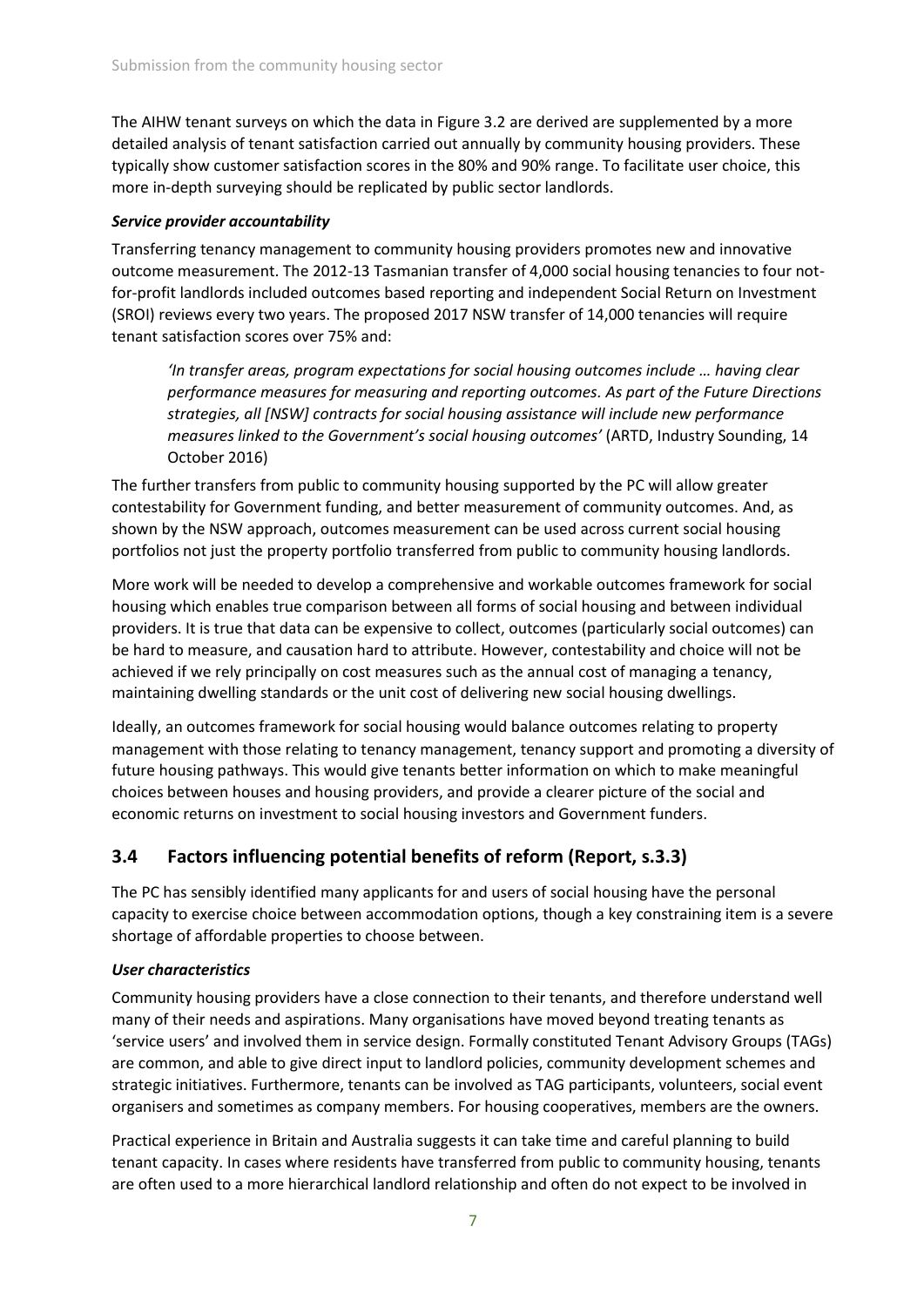decision making and exercise user choice. It can often take a number of years for TAG membership to grow, and for more tenants to play an active role. Younger residents, single parents and people whose first language is not English require more focussed attention to encourage engagement.

While applicants and tenants are capable of exercising choice, resources will be needed to make this happen. Housing providers will need to enhance their websites, provide written information, visit current tenants and hold forums. With choice based letting, using a smartphone app may be more effective than a website due to greater usage of the former technology.

#### *Social housing supply*

The Report (p.65) correctly notes there is no 'right' level of social housing. However, the trend in Australia over the last two decades has been for the absolute number of social housing dwellings to flatline at around 400,000 during which time there has been a noticeable growth in total dwellings. The proportion of social housing to total housing in Australia is low by international standards, and falling.

While there are significant gains to be made by improving competition, contestability and user choice in social housing, reforms need to be in parallel with better designed and funded schemes to increase social housing supply. Transferring social housing to the community housing sector allows for both greater efficiency, and an ability to increase social housing dwellings. In contrast, if most social housing remains in the public sector the 25-year trend of a declining numbers of dwellings will continue.

More public investment will be needed in the short to medium term, whether by way of capital grants or loans or facilities to help leverage additional private capital. The challenge is to ensure that additional funds are closely linked to additional supply of social and affordable rental housing.

The PC identify ways of moderating social housing demand by improving the supply of affordable rental housing alternatives (Report, pp.72-73). NSW's 2016 'Future Directions' strategy proposes to support 60% more people to enter the private rental market by 20125 to help them enter into or transition out of the social housing system. This approach is welcome, though not a substitute for building new social housing. Around 90% of social housing residents' only source of income is welfare benefits, and it is unlikely they would be able to rent privately.

#### *Landlord types*

The community housing sector is strongly supportive of the PC's suggestion that not-for-profit organisations should play a larger role in social housing tenancy management. This approach would allow for greater user choice, competition and contestability.

We note the PC's statement 'for-profit providers could introduce further contestability and choice' (Report, p.73). There is already noticeable private sector involvement in social housing, for example through outsourced asset management. This is an area where the private sector can bring efficiencies, in part as the service is transaction based. In areas such as tenancy management and support, which is relationship based, the capacity of the private sector is less clear. If private sector organisations are to play a role in social housing, they should be required to register under NRS along with community housing providers and - we recommend - public housing agencies.

There are very few examples around the world of the use of commercial companies to manage social housing tenancies. The PC's examples of private landlord involvement are on the fringes of social housing management, and probably only have applicability to the 10% of tenants in employment. In Britain, despite many attempts by Government since the 1990s to encourage private sector companies into the market there are only two private sector companies accredited by the Social Housing Regulator to manage social housing homes.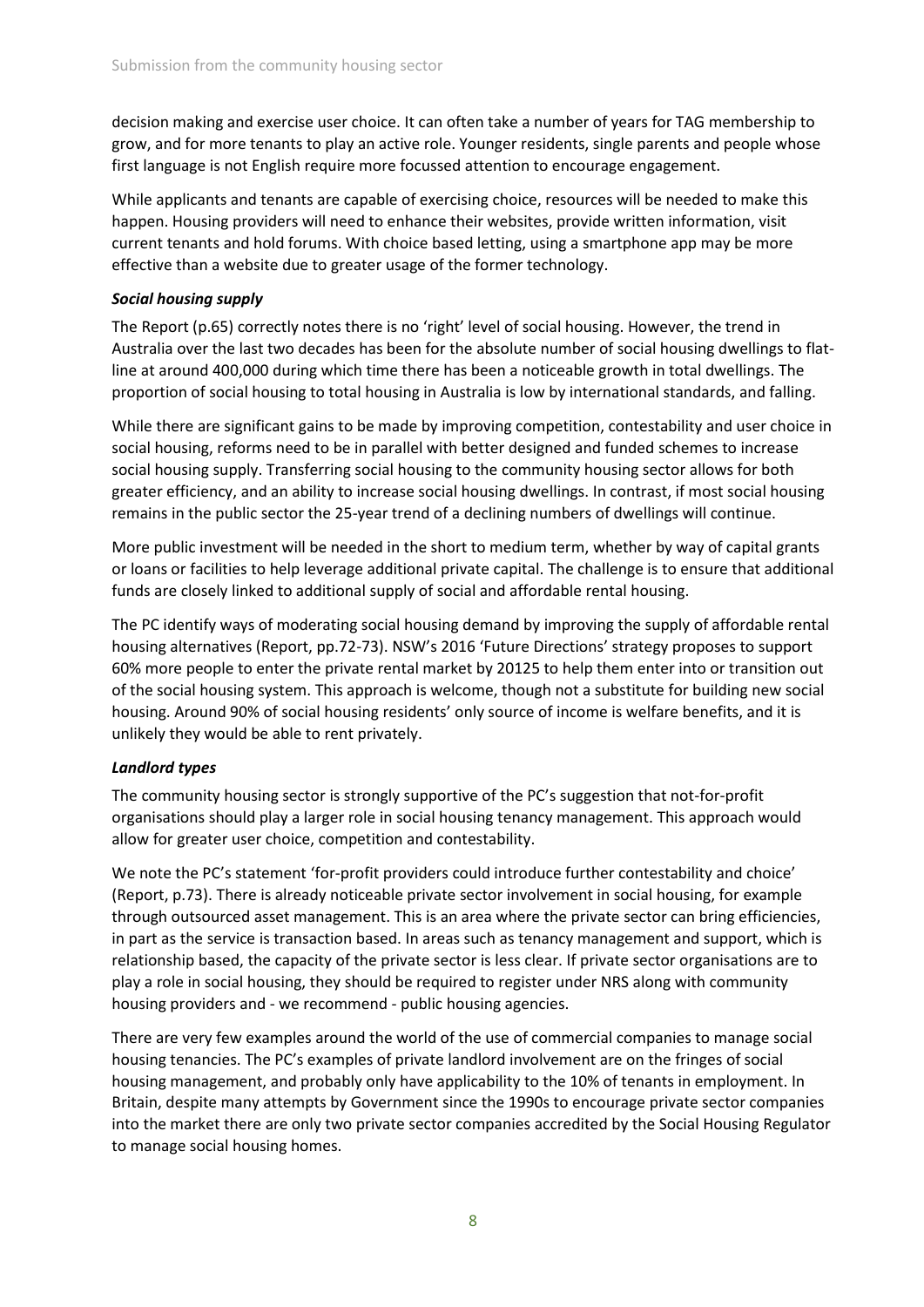## **3.5 Potential costs of reforms (Report, s.3.4)**

The PC rightly identifies additional expense in their proposed social housing reforms for users and Governments (Report, p.74). However, it is important to note that moving to greater user choice will incur additional costs for social housing landlords. Not-for-profits rely mainly on tenant rent for income, generate only modest surpluses, and need to maintain a minimum net profit margin (EBITDA/revenue) to comply with the NRS financial performance standards. As a result, extra funding for the sector to build capacity will need to accompany the suggested reforms.

In addition, a review is needed of ways to make competitive tendering for social housing services work better. To date approaches have varied considerably, ranging from efficient to bureaucratic - the Logan property transfer 2012-16 is an example of complexity, politicisation, delays and eventual cancellation of the project. Complex bidding processes increase transaction costs, and limit the number of community housing providers who will bid for projects

## **4 Advice on Next Steps**

The PC's identification of social housing as a priority for human services reform is welcome. While there is scope for considerable improvement in social housing delivery, there might be significant opposition. This could come from State Housing Authorities - who may wish to defend their business, and prefer a less transparent operating environment - and opponents of property transfer who may (incorrectly) view a greater role for community housing as 'privatisation'.

To increase the chances of a once-in a-generation social housing transformation, the PC should carefully plan the second-stage of the Inquiry over the next 12 months. Suggestions from the community housing sector are provided below.

### **4.1 Improve policy coordination**

The PC's social housing reform suggestions need to align with four parallel current developments:

- An Affordable Housing Working Group was established in January 2016 under the Council on Federal Financial Relations. Their remit is to 'identify potential financing and structural reform models that increase the provision of affordable housing (social housing and housing in the private rental market)'. Submission to the Working Group closed in March 2016 and their report is expected by November 2016.
- Property transfer (in the form of management outsourcing of tenancy and asset management) is progressing in several jurisdictions, albeit at an uneven pace. South Australia is currently negotiating the final stages of a 4,000 home transfer, and NSW Government recently announced a tender for 14,000 transfers to community housing to be open to competitive tender during the first quarter of 2017.
- The Queensland Housing Minister recently stated opposition to property transfer, envisaging a radically different future for the state's community housing sector. The Minister's views have been contested within the research community and housing sector, though demonstrate how stock property transfer can become politically contested.
- Commonwealth Rent Assistance (CRA) is in urgent need of review. The demand for social housing will continue to increase until CRA is re-engineered to provide more support for low income households in the private rental market. Only a modest proportion of CRA goes to the tenants of community housing providers compared to those in the private sector.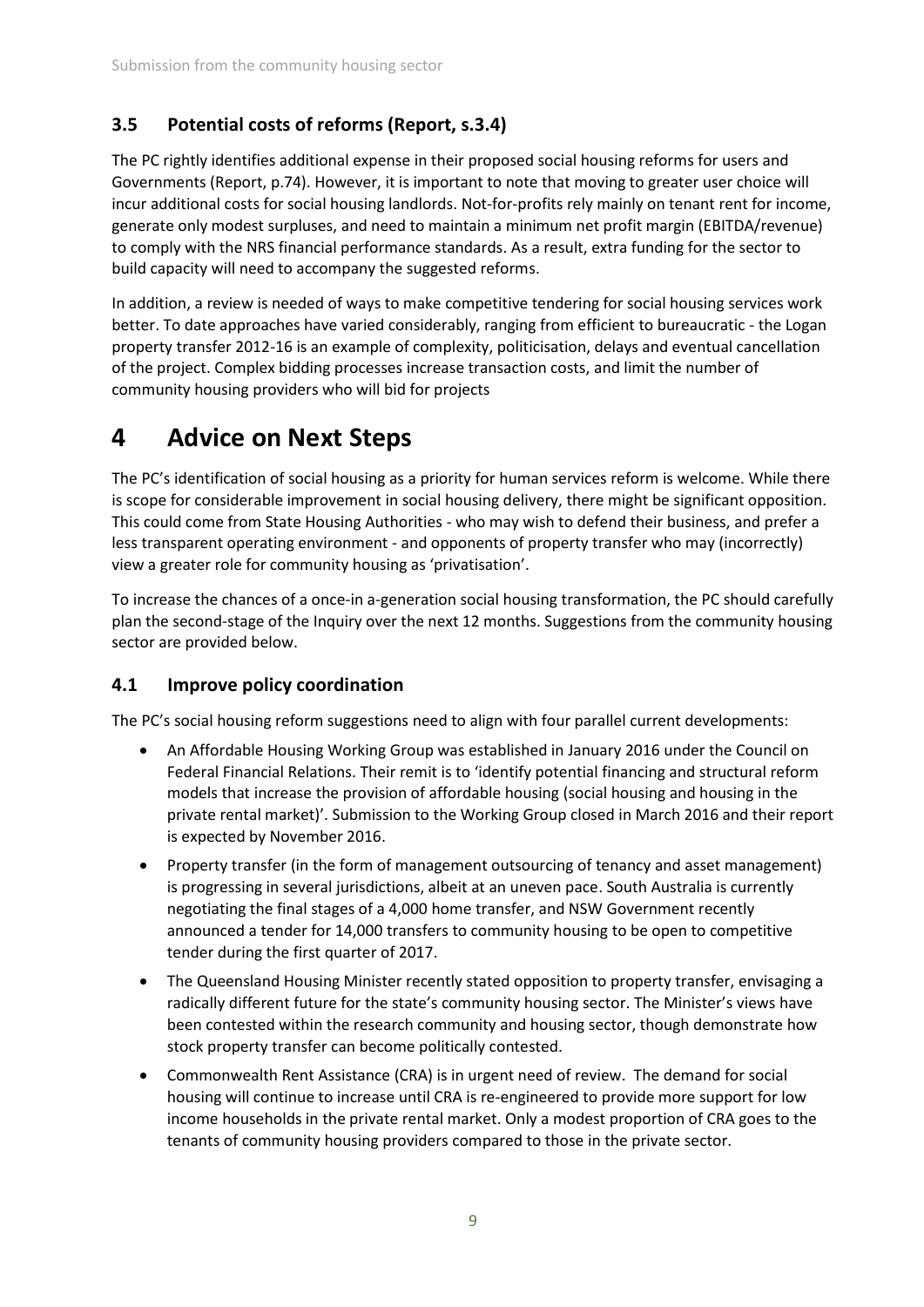To achieve social housing reform, a wider perspective needs to be taken on the problems with the Australian housing system - such as is being taken by the Affordable Housing Working Group. The PC need to both input to the Group's work, and be influenced by it.

### **4.2 Promote evidence based policy and consultation**

We recommend the PC prepare an Issues Paper to inform the ongoing debate about social housing sector transformation. This could build on the detailed research already available, from AHURI and other research centres, but also review in more detail practical evidence. For example, much could be learned from a review of Choice Based Letting schemes overseas, and insights into the outcomes focussed approaches being built into contemporary transfer projects in Australia.

The NSW Federation of Housing Associations, supported by its members, is undertaking work on the strategic commissioning of social and affordable housing using a broad based reference group. The work is being coordinated by SGS Economics, and the results will be available to inform the PC.

Additionally, to date the discussions about 'user choice' have been conducted at a largely theoretical level. During the next stage of the PC's work, the tenants' voices need to be heard. Many community housing providers have formal Tenant Reference Groups where residents meet regularly to provide input to landlord services. These Groups could be encouraged to provide practical input to the PC.

Other stakeholders to involve in consultations on social housing contestability and user choice are mums-and-dads property investors, real estate agents, superannuation funds, banks, property developers and builders. This is important as the private sector market for affordable rental and ownership accommodation needs to transformed to moderate demand for social housing.

### **4.3 Focus on improving regulatory efficiency and impact**

Greater competition can only work if there is a level playing field between public and community housing agencies - and potential private sector entrants - in terms of funding, policy and regulation. Common rules of the game need to be applied consistently in all states and territories, and across all social housing providers. This will help establish a national, innovative and cost-efficient market in tenancy management, housing finance and affordable housing development.

The second stage of the PC's inquiry will need to carefully consider social housing landlord regulation. Approaches to community housing regulation have been enhanced with the move in 2014-15 to 'national regulation' (NRS), with the system providing confidence to Governments that not-for-profit landlords are financially sound, robustly government and offer excellent tenant services. However, these changes are only the first step and several challenges remain:

- Victoria and WA have not joined the are not in NRS. Although their approaches are broadly aligned with NRS approaches, there remain barriers to entry and exit in these jurisdictions. A single regulatory system across all of Australia is needed in order to enhance consumer choice and Government contract contestability;
- States and territories influence how NRS is interpreted, for example deciding whether certain not-for-profits and Local Governments should be registered. They sometimes also create barriers to entry through restricting funding to locally operating organisations;
- The NRS framework needs to be reviewed through a joint Government/sector initiative to increase standardisation, with diminish the amount of discretion allowed to jurisdictions. As originally planned, a national agency needs to be established to ensure State-based regulators following similar approaches - in other words the regulators need to be regulated. Regulators should operate at arm's length to Government, with no links to public housing authorities;